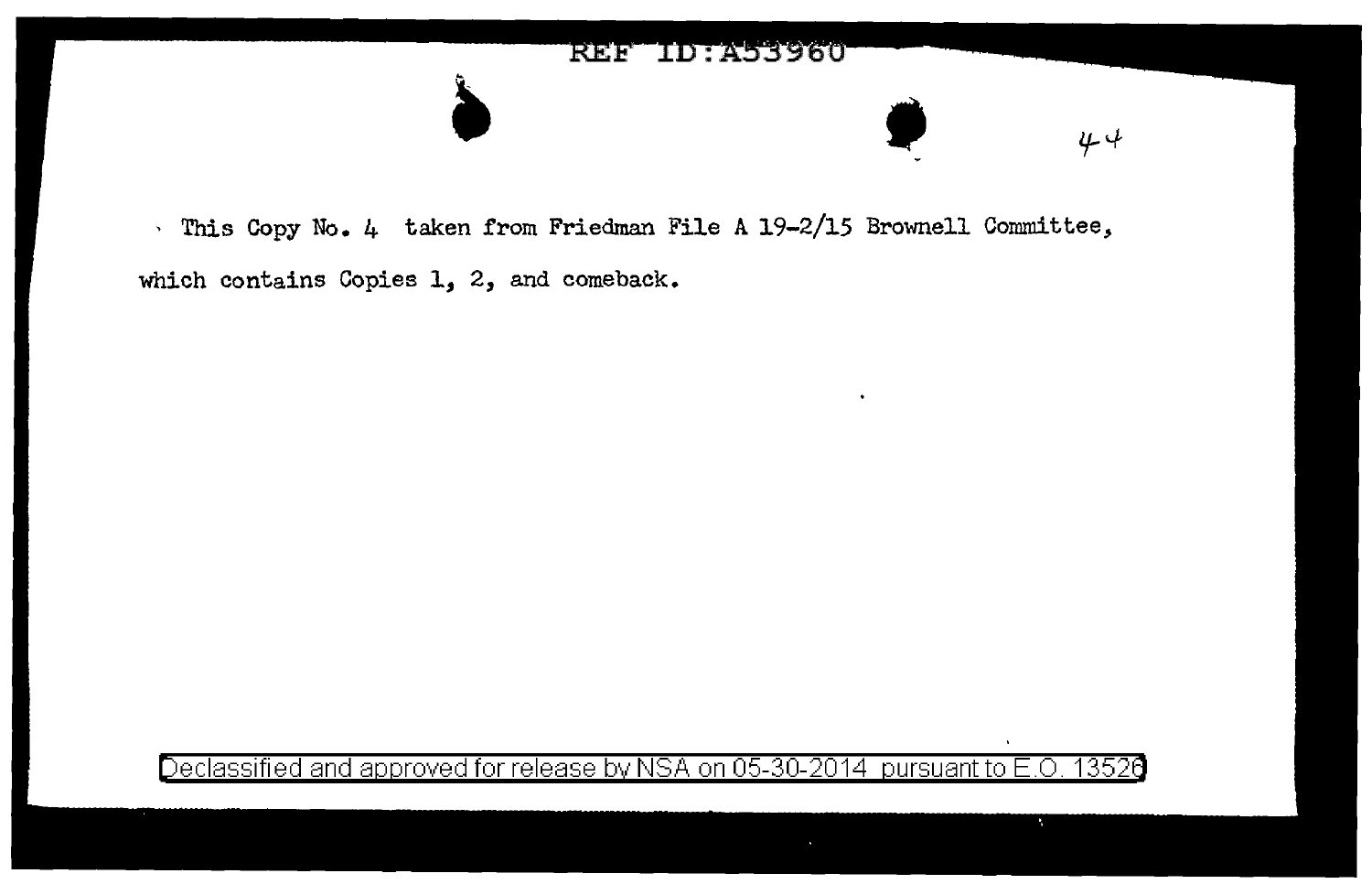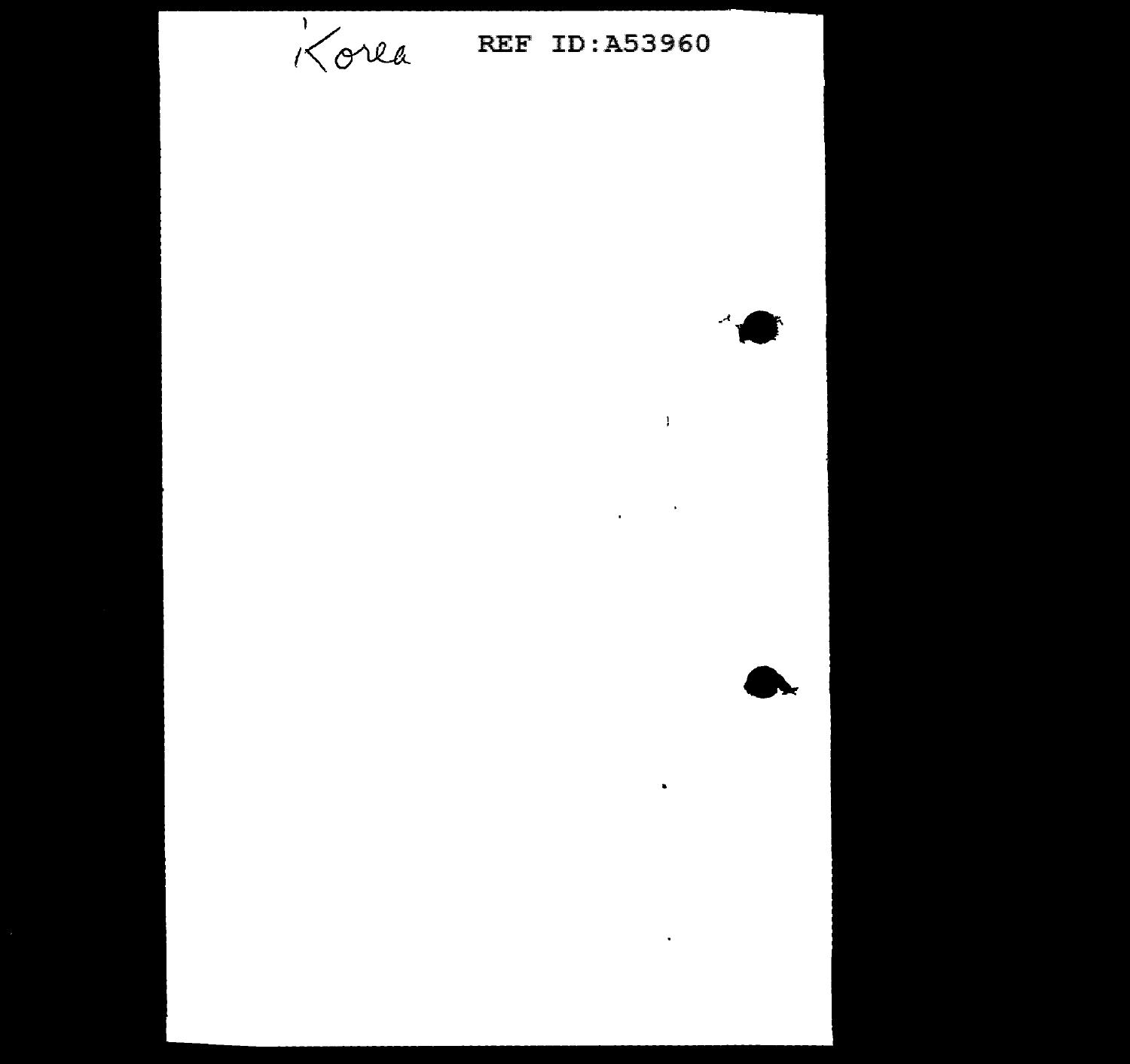

AND A FEW COMMENTS THEREON

By: WILLIAM F. FRIEDMAN

31 March 1952 Date:

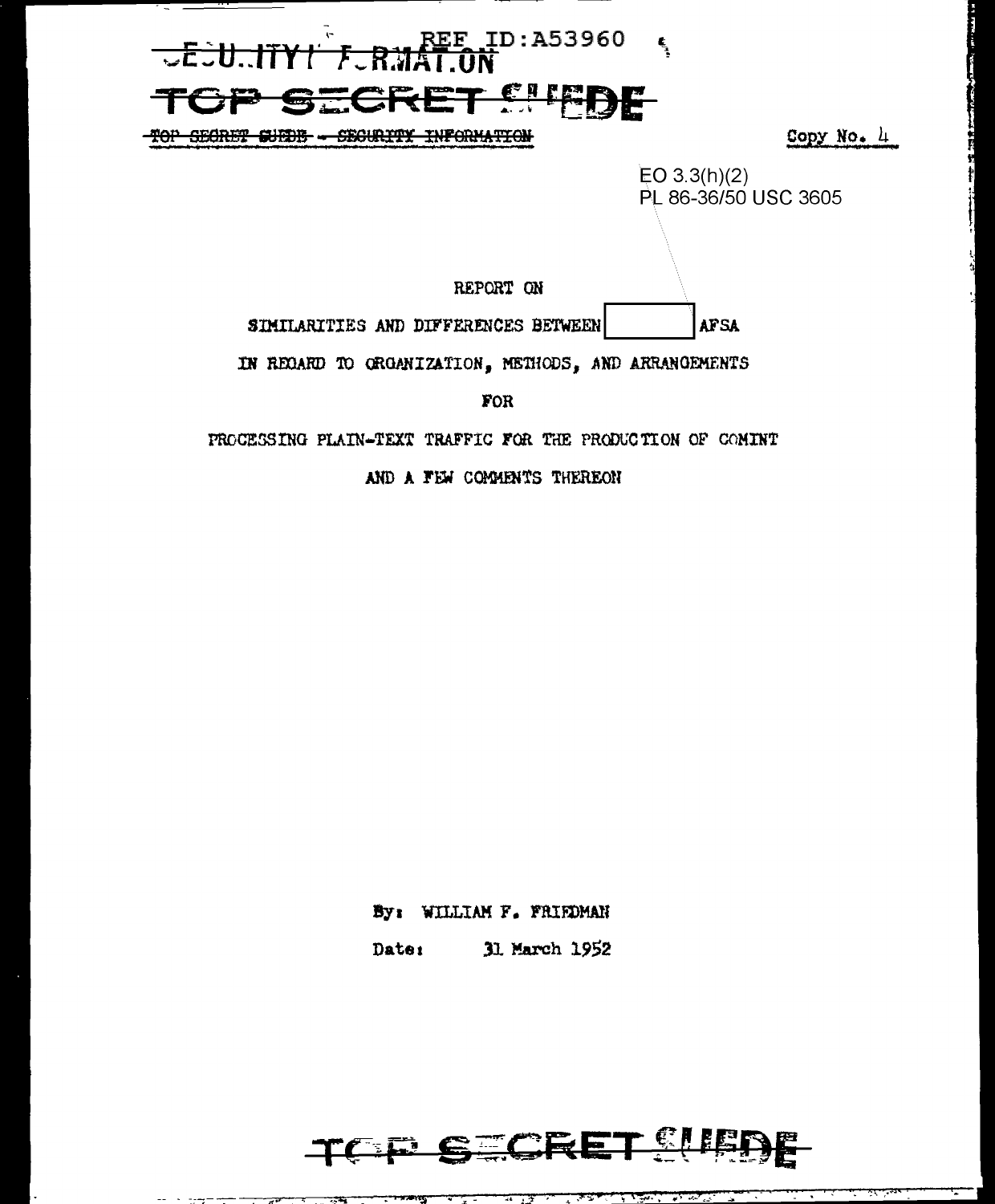

EO 3.3(h)(2) PL 86-36/50 USC 3605

1. a. The term Communications Intelligence (COMINT) designates the information and technical material resulting from the interception and study of intercepted communications.<sup>1</sup>

b. The term traffic analysis (T/A) designates the operations involved in the study of the "externals" and characteristics of intercepted communications (procedure signals, message headings, call signs, sto., D/F bearings, Radio Finger Printing data, and other technical aids) for the purpose of obtaining information<sup>2</sup> concerning the organisation and eperation of the communication system or networks on which the communications are passing.

The term traffic intelligence  $(T/T)$  is that COMINT which is  $\sigma$ . produced by drawing interences or deductions from the information obtained by T/A operations defined above.

d. The term plain text (P/T) includes communications of two sorts:

 $(1)$  Category 1 - Plain-language communications passed on internal radio links of the country involved.

(2) Category 2 - Plain-language and of the world.

e. The term processing refers to the steps and operations performed on intercepted communications, up to and including their translation. It does not include the preparation of reports, appreciations, digests, etc., based upon the information constituting the end-product of the COMINT, T/A and T/I operations; that is, the term does not include the preparation of so-called finished "intelligence."

2. a. The principal differences between AFSA organizations and arrangements for the processing of plain-text are as follows:

> $(1)$ is currently organised on a centralized functional basis, that is, the structure as a whole

- 1. This and the following definitions apply to the terms as specifically used in this report.
- $2.$  This information is used (1) as a guide to efficient intercept control and operation,  $(2)$  as an aid to cryptanalysis, and  $(3)$  as a basis for what is defined in lo.
- is included in this category because such codes are з. available and are intended for economy, not secrecy.

TOP SECRE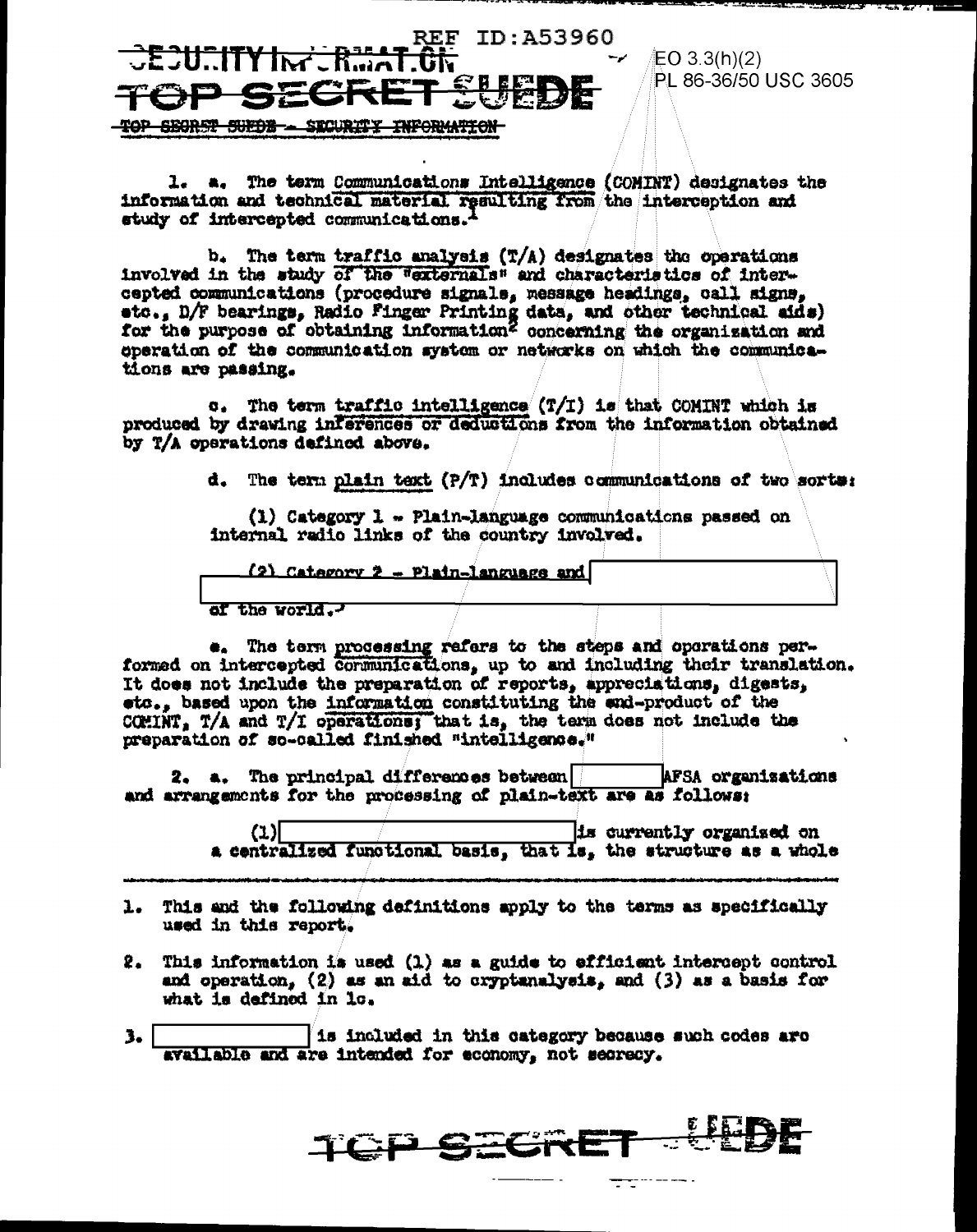## **REF ID: A53960**

TOP SECRET SUEDE - SECURITY INFORMATION

£.

 $EO.3.3(h)(2)$ PL 86-36/50 USC 3605

comprises nine large Departments which perform technically different operations. Thus.

Within these Departments, and where desirable or necesso on. sary, the technical operations are organized on a geographical basis: for example.

also performs certain processing functions and these are the ones of immediate interest. since they include the processing of plain-text communications.

(2) In the case of the AFSA COMINT establishment, the primary components of the organizational structure are separated on a functional basis but from there on down the separation is on a geographic-area basis. Referring to Appendix 2, it will be noted that the APSA COMINT organization is divided up into three main Departments: Collection (O2-C), Processing (O2-D), and Evalua- $\text{tan}$  (02-E); under the Processing Department there are three divisions, the Machine Division (AFSA-22), the General Processing Division (AFSA-23), and the Special Processing Division (AFSA-24). Only the latter two are of concern in connection with this report. AFSA-24 deals only with communications, except for certain T/A and other operations conducted in AFSA-242 on plain-text; the detailed processing of plants of the plants of the communications is conducted within AFSA-26, a separate plaindivision under the Chief of Evaluation (AFSA-02E), a matter which will be discussed detail presently. AFSA-23 deals with both encrypted and plain-language communications of all other governments: AF3A-23 is then subdivided on a geographic-area basis. somewhat like!

2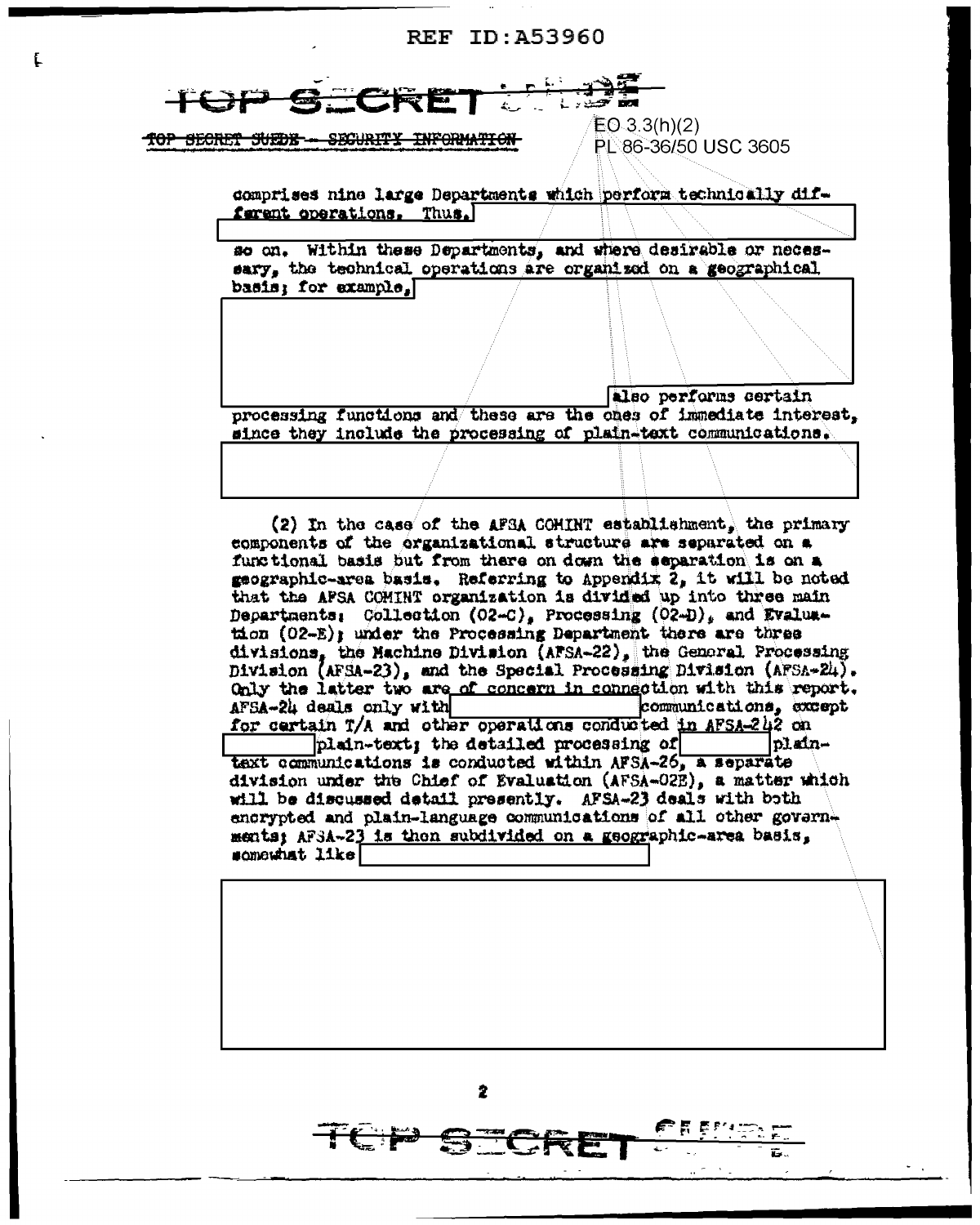**REF ID: A53960** 



<u> SCRE</u>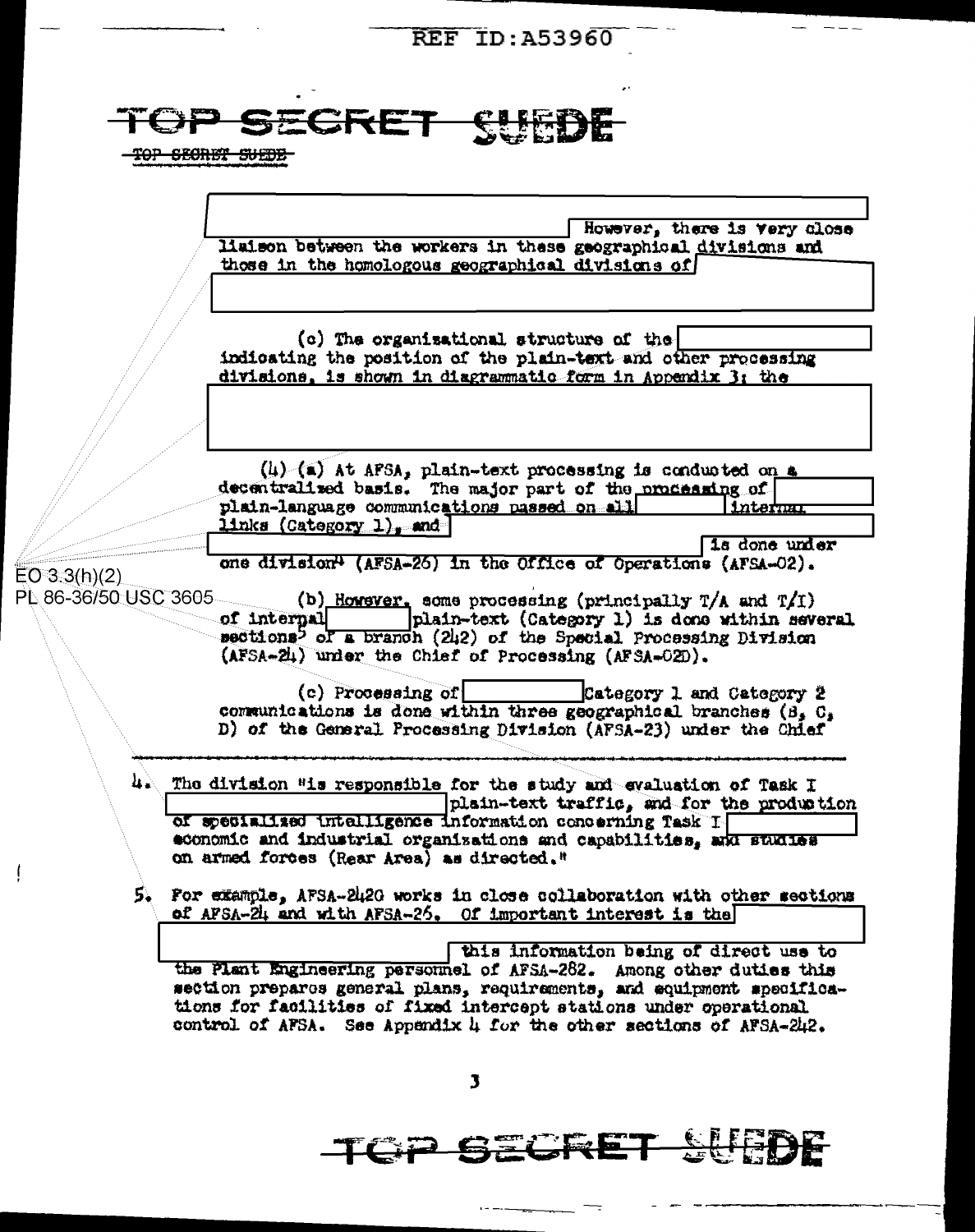## REF TD: 453960

EO 3.3(h)(2) PL 86-36/50 USC 3605

OP SECRET SUEDS

of Processing (AFSA-O2D). Such T/A and T/I work as is necessary or can be done on these communications is also done within these same branches. These branches  $(AFSA-23B, C, D)$  also process endrypted communications and, in fact, the processing of both encrypted and plain-text communications is conducted as an integrated operation - the persons who do the cryptanalysis,  $T/A$ , and T/I on encrypted messages also process Category 1 and Category 2 plain-text messages in the various languages involved.

(d) The organization of the Office of Operations in regard to the processing of plain text is also shown in diagrammatic form in Appendix 4.



[At AFSA there is now no counterpart to this, that is, there is no central unit for "reporting." In fact, such activities are supposed to be "illegal" so far as AFSA doing them is concerned.

(6) However, very recently a new departure has been made: sertain units of AFSA-02 are preparing and issuing "reports," with the cognizance of the consumer agencies. Of special interest<br>in this connection are the reports prepared in AF5A-23D, which<br>deals with the Asiatic Area. These reports are of use principally to the Sarvices, since they contain COMINT applicable to Communist A similar but smaller reporting

operation is conducted in  $AFSA-23C$ , the product of which is of special interest to CIA. If this sort of "reporting" were extendad within AFSA-O2, and especially if the "reports" prepared within

7. Army 0-2 has several representatives working with AFCA-23D personnel in the preparation of these reports.

h.

CP SICRE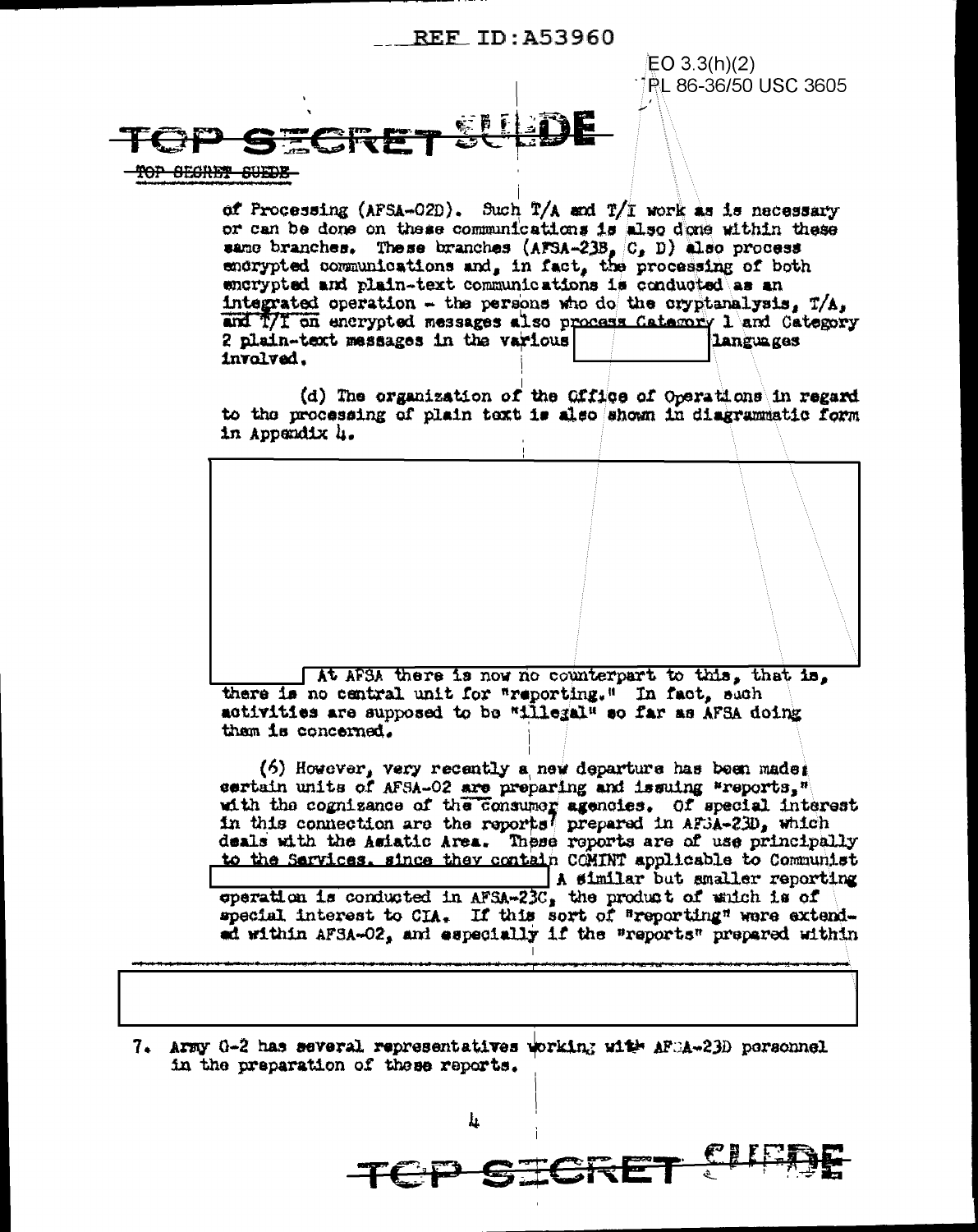#### **REF ID:A53960** EO 3.3(h)(2) PL 86-36/50 USC 3605 SECRE SECRET SUEDE

the various units were then passed to a central reporting unit for the whole of AFSA-02 as directed, I am of the opinion that not only would the efficiency of AFSA-02 operations be increased to an important degree but also the quality of the end-product considerably improved. Such a central reporting unit would be very advisable since it not only could fuse or integrate the reports prepared by various small reporting units in the processing sections and branches, but it could serve the important function of standardising terminology, format, etc. It is important to emphasize this phase in the differences between aFSA mechanics in handling the P/L problem.

on subjects of interest

to its consumers. The full-message translation method has been reserved for the very few items which can stand alone and tell a good story. Only in the case of special subjects

has there been any attempt to publish all available messages on a subject, and in these rare instances the translations are published in book form rather than as individual cards. On the other hand, AFSA has always been under some pressure to issue as large a number of individual translations as possible. The right to write reports is not universally now acknowledged. In the case of Shipbuilding, AFSA was enjoined to restrict its efforts entirely to message translation.

There is one area of the P/L picture which presents additional b.  $\bm{\mathsf{operational}}\,\,\bm{\mathsf{d}}\,\bm{\mathsf{iffered}}$  as  $\bm{\mathsf{bottom}}$ AFSA, namely those in connection with the handling of what is called *Poreign Trade* Communications." Because of their very nature, foreign trade communications pass across the geographical boundaries established within both AFSA operating divisions and branches, and unless the communications of coun parties to an internal tional trade activity or operation are available for study by one rather than two groups of COMINT workers, much can be lost in the way of intelligence. For example, messages involving foreign-trade deals may pass between Brazil and Czechosiovakia; if the study of such messages is divided on a geographicarea basis, one study group would handle only those originating in Czechoslovakia, although both sets of messages would be applicable to the same foreign-trade deal. Recognizing this fact,

In AFSA, however, the foreign-trade problem is split up among various branches of AFSA-23 and between AFSA-23 and AFSA-26. Such a split is clearly inadvisable and in my opinion it would be well for pattern in this area of the P/L problem and set up AFSA to follow a single unit to process all foreign-trade communications of Category 2 type. In this respect, you will be interested to know that AFSA-02 has nlanned the same type of operation, the only problem delaying action being the shortage of critical linguists to work both plain language and cryptanalytic problems. The change may well be effected within the next 30 days.

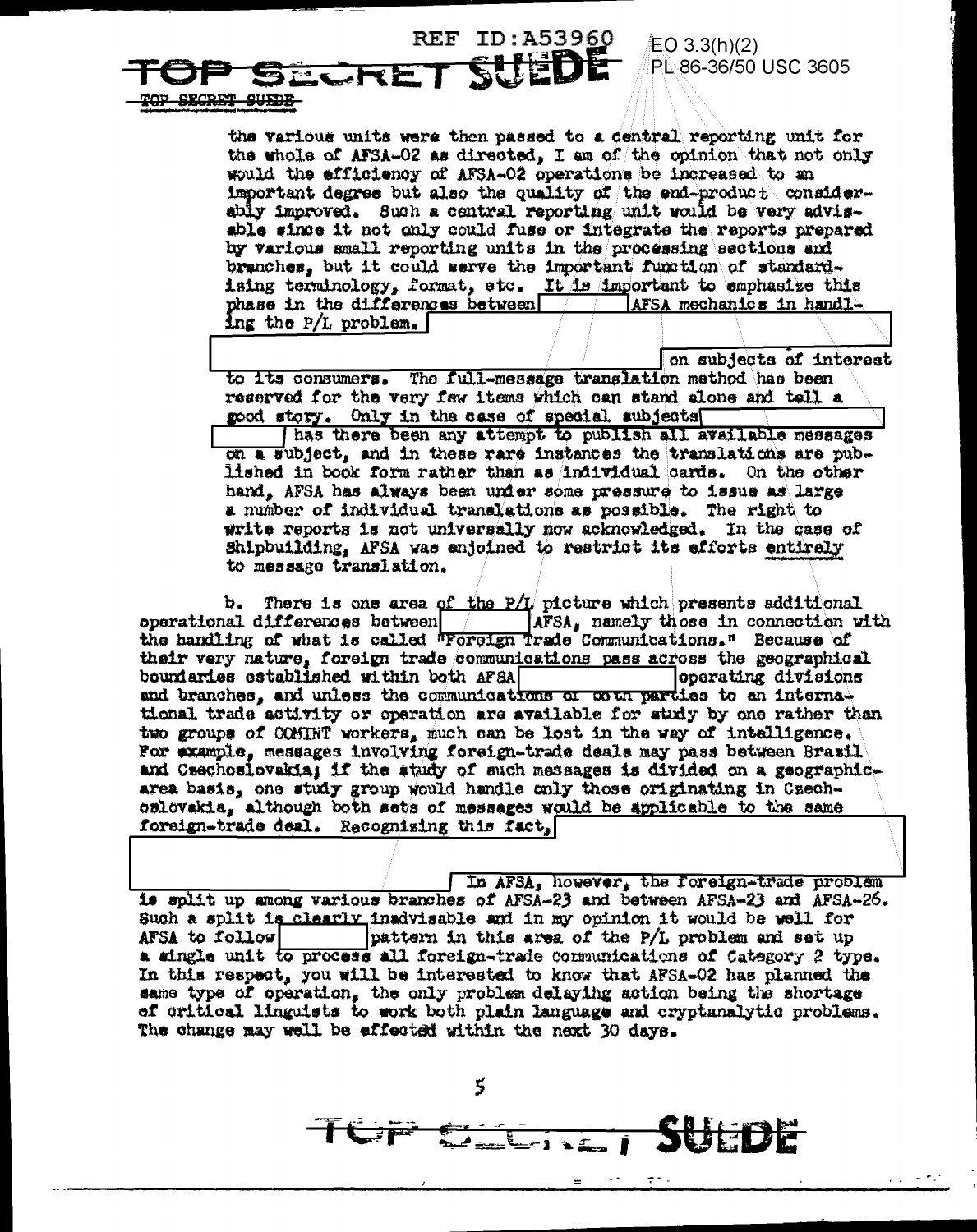# **REF** ID: A5396<sup>(EO 3.3(h)(2)</sup><br>PL 86-36/50 USC 3605

## <u>thore</u> **FCRET**

<del>TOP SECRET SUEDE-</del>

c. A minor element of difference between AFSA mechanics in handling the P/L problem is that involved in the scanning process. In

Here sorters are supplied with certain key words and catch phrases, so to speak. They are not linguists, but they do the first step satisfactorily because they are quite competent to sort according to only about six categories. The traffic. thus sorted into categories and links. is sent to

In the AFSA operation, there is no preliminary scanning at the intercept station and all the traffic is sent to AFSA, where a branch (AFSA-213) of the Traffic Division (AFSA-21) under the Chief of Collection (AFSA-02C) does the preliminary scanning such as is done at the intercept site in the case the material is then sent to AFSA-26 where final scanning is done. (For the position of AFSA-213 in the organizational structure. see Appendix h.)

**3. a.** It has been suggested in certain quarters (1) that system of centralized P/L processing is more efficient and better than our own decentralized system,  $(2)$  that therefore we would do well to follow the  $(3)$  that if so centralized the whole  $P/I$  processing operation could and should be lifted out of AFSA and made a responsibility of some other intelligence organization which might be more efficient in COMINT production from this source, and  $(l_i)/$  that if not lifted out from AFSA working quarters the other intelligence organization should be permitted to conduct the integrated P/L processing by its own personnel in AFSA working quarters.

b. As to the first of the foregoing suggestions, I think it valid (is more efficient (and I daresay it is) to say that  $1f$  the this is not because of but despite the centralization. Careful analysis of the technical picture leads me to the conviction that the primary factor which makes it wore efficient is the fact that not only paraitted to engage in a so-called "intelligence function" but is encouraged and supported in doing so.

Instead of having to do what AFSA does, viz., process and translate millions of messages merely to turn them over to a duly authorized "intelligence-producing agency" which deems its prerogative to be to put the "bits and pieces" together to make an "intelligence story." personnel are permitted to select, discard, summarize, extract, etc., from the original bits and pieces, this resulting in a much more efficient operation, since a "reporting" system eliminates the necessity of fully processing and translating large numbers of messages which may not be useful.<sup>8</sup>

8. An exception which is logical under a "reporting" system is in the case of decrypts of diplomatic messages. Here our State Department desires the verbatim texts, and rightly so. In fact, it would be well if those decrypts were turned over in their original languages in those cases where the foreign languages, would present little difficulty for consumer-readers in the State Department. Incidentally, if this were done in the case of a great deal of labor in AFSA would be saved by aliminating the need for translation. This practice is followed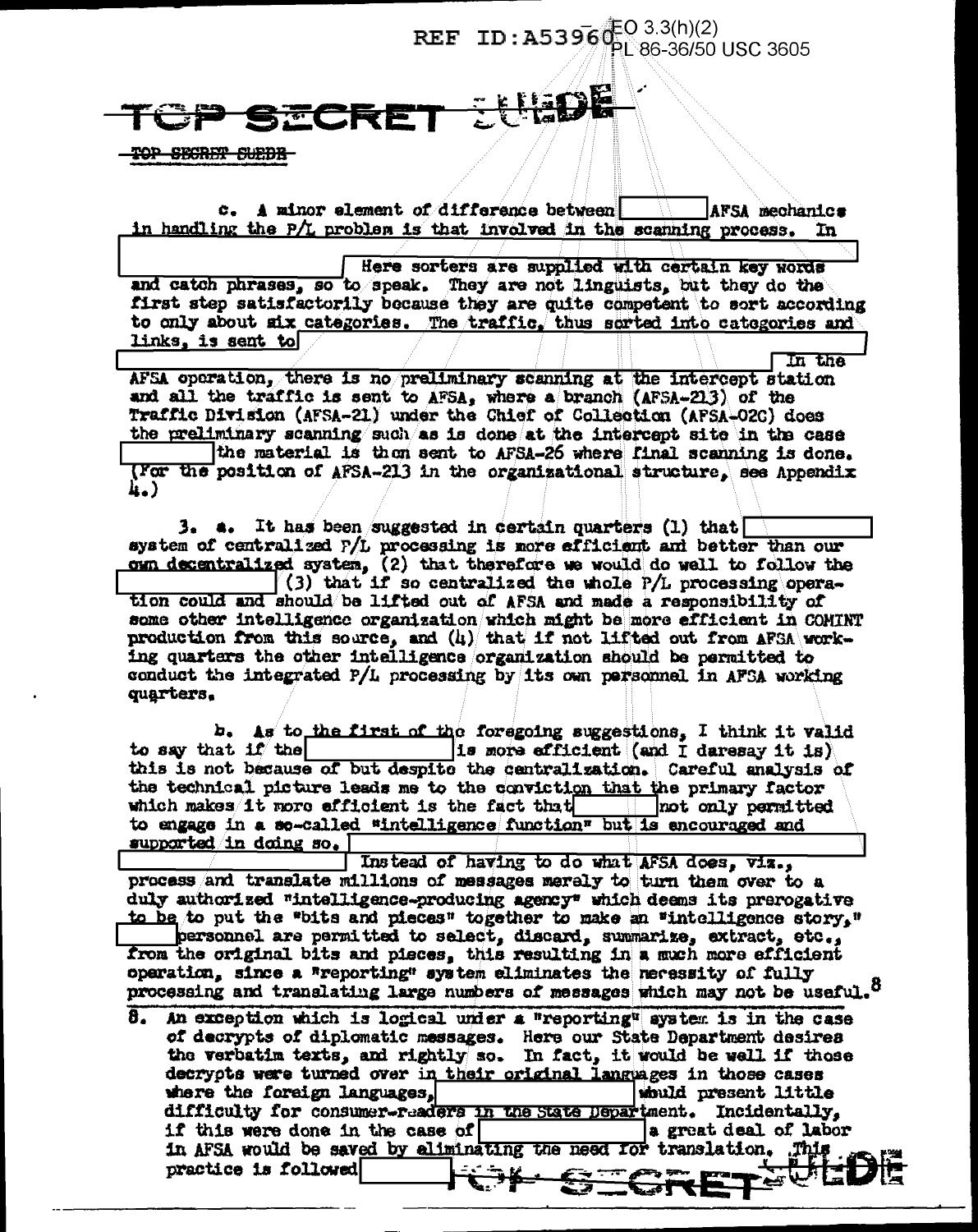### <u>SUEDE</u> CRE

<del>SECRET SUEDI</del>

EO 3.3(h)(2) PL 86-36/50 USC 3605 ■ Police Protection の Protection は Market Protection は Market Protection Adventure Protection Adventure Protection

 $\frac{1}{2}$  ,  $\frac{1}{2}$  ,  $\frac{1}{2}$  ,  $\frac{1}{2}$  ,  $\frac{1}{2}$  ,  $\frac{1}{2}$ 

In addition the and-product is probably of better quality, since small bits of information that turn up in processing are likely to be unknown to purely "intelligence" producing personnel who are merely recipients of translations. It is familiarity with all the bits and pieces that makes for better quality of the end product.

c. As to the second suggestion, I feel sure that regardless of which type of P/L processing is preferable (centralized or decentralized) the contact between the personnel processing P/L and those processing encrypted messages (including the  $T/A$  and  $T/I$  phases) must be exceptionally close. It is true that it is close but in AFSA, in the case of three large geographical branches  $(\overline{\text{AFSA}=233} \ G_s | D)$  which handle Category 2 traffic, it is not a case of close contact; the same people work on both encrypted and P/L traffic. It is logical that the processing activities be arranged so that this will be possible, for it is very often the case that whether a message will be sent in encrypted or in plain-language form is a decision of the originator and thus subject to his whim of the moment perhaps. Hence, it is occasionally found that both types of messages are sent on the same subject and therefore the plain-language one form excellent "cribs" into the encrypted ones; on the other hand, the decrypted massages often make the plain-language ones more intelligible. In this connection, in Appendices 5 and 6 will be found additional technical reasons and examples why the same unit should handle both types of messages and why the AFSA system in this regard is, in my opinion, better than system, I in short, centralisation of fers advantages, but so does decentralisation, and the technical advantages of each in the specific case under discussion must be the guide as to how much of each type of working should be employed in any organization. I am told, in this connection by a recent AFSA visitor to!

have, as described above under paragraph 2a(1).

<u>an Santa</u>

 $d_1$ . As to the third suggestion, I think I have said enough in the foregoing comments to indicate my conviction that while of course almost anything is possible and that the  $P/L$  processing could be put in one package and lifted out of AFSA, to do so would be a bad mistake. It would reduce efficiency in the processing of both  $P/L$  and encrypted communications.

9. Until recently internal (Category 1) P/L traffic was processed by a section of a pranch of the Special Processing Division  $(AFSA-246)$ ; it is now processed by a separate division  $(AFSA-26)$  under the Chief of Exploitation (AFSA-O2E); but even the close contact between the personnel working on internal and those working on internal P/L traffic cannot be as efficient as would be the case if the processing of both types of traffic were under the dame division.

7

 $\mathcal{L}^{(1)}$  .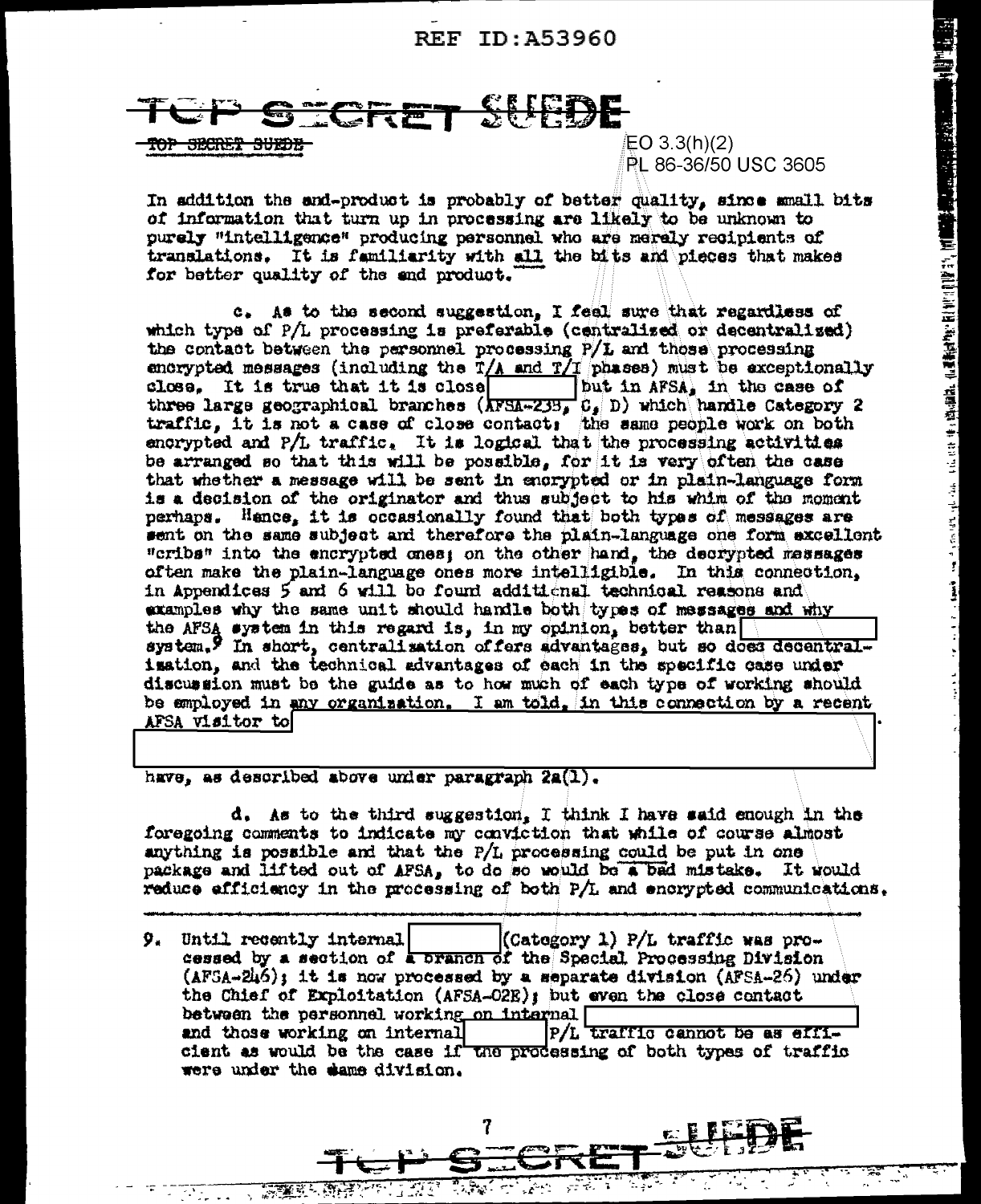REF ID:A53960

## **GRET SUEDE**

 $\mathbf{R}_{\mathbf{q}}$ 

TOP SECRET SUEDE

 $\bullet$ . Finally, as to the fourth suggestion, it is hardly necessary to point out the administrative and other problems of having personnel who do not balong to you work in your quarters but not under your administra-<br>tive or operational control. There are enough cases of this sort of thing<br>already - where the necessity for them is much more evident than in the case under consideration.

> WILLIAM F. FRIEDMAN Consultant

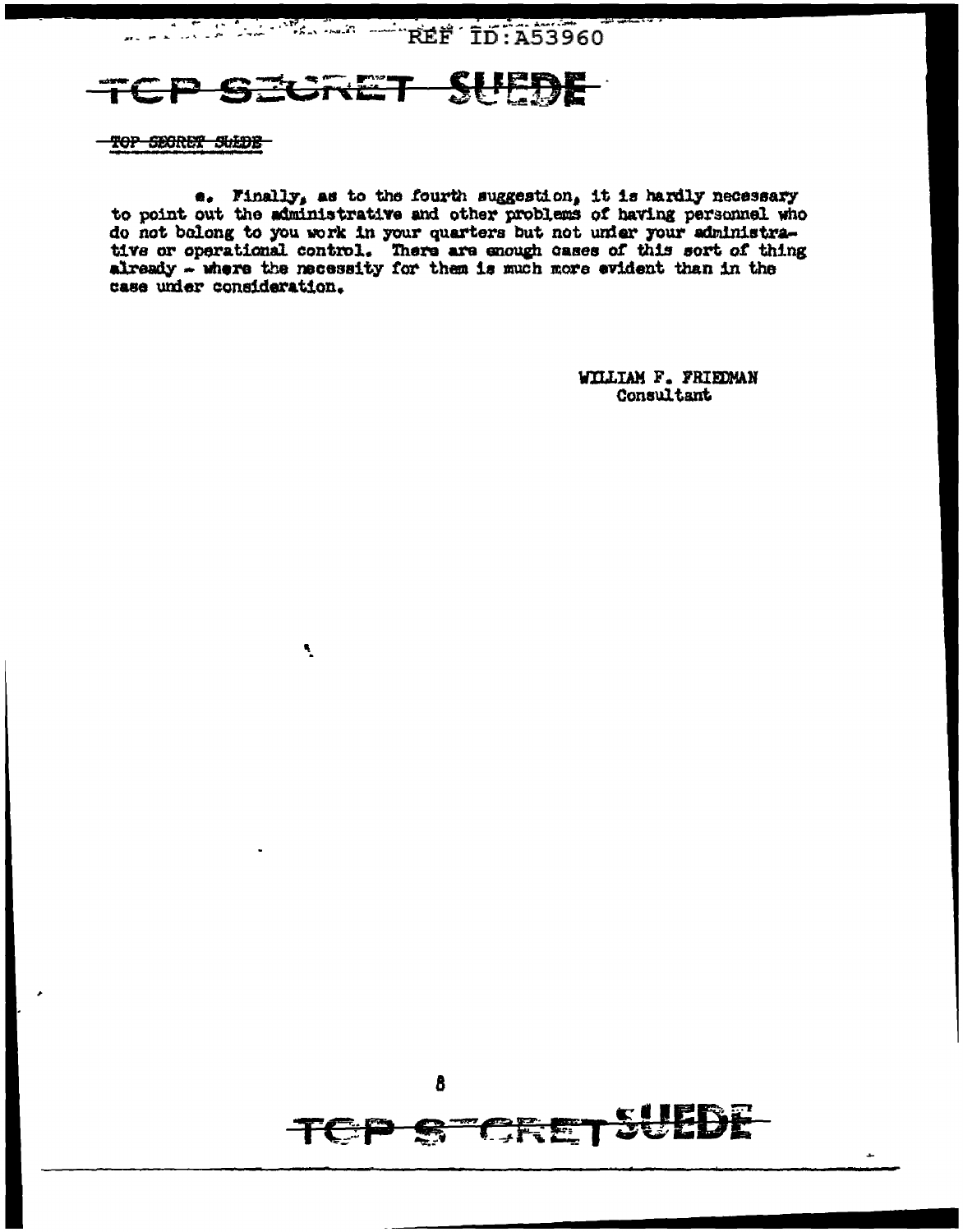| asa ana iliyo na sa saya ay sa sa sasa |                         |                         |                                      |
|----------------------------------------|-------------------------|-------------------------|--------------------------------------|
|                                        |                         |                         | EO 3.3(h)(2)<br>PL 86-36/50 USC 3605 |
|                                        | FUNCTIONAL ORGANISATION |                         | G.O.2<br>EXHIBIT A                   |
|                                        |                         | -yi n<br>$\overline{a}$ |                                      |
|                                        |                         |                         |                                      |
|                                        |                         |                         |                                      |
|                                        |                         |                         |                                      |

 $m2m^2$  and  $m^2$  and  $m^2$  and  $m^2$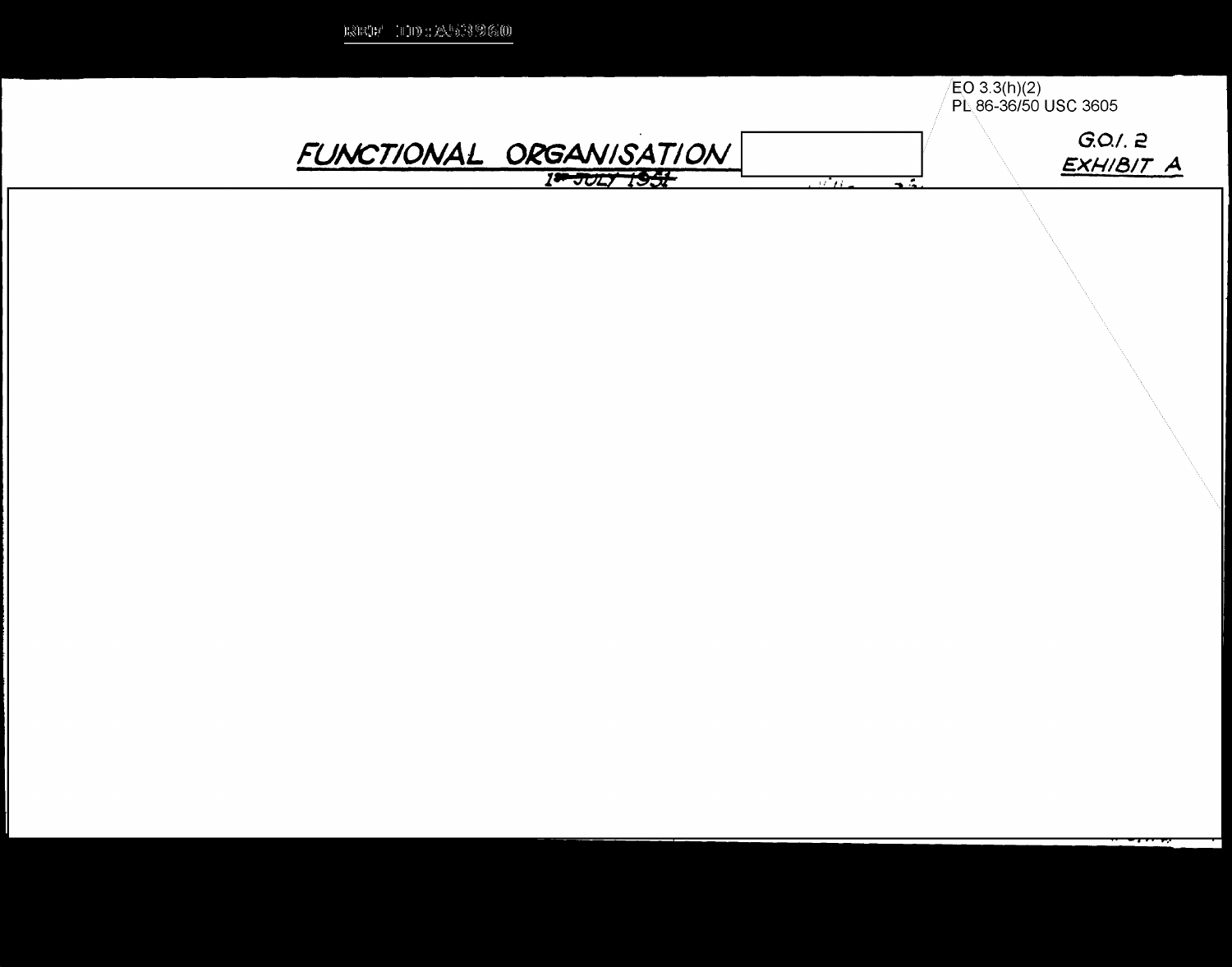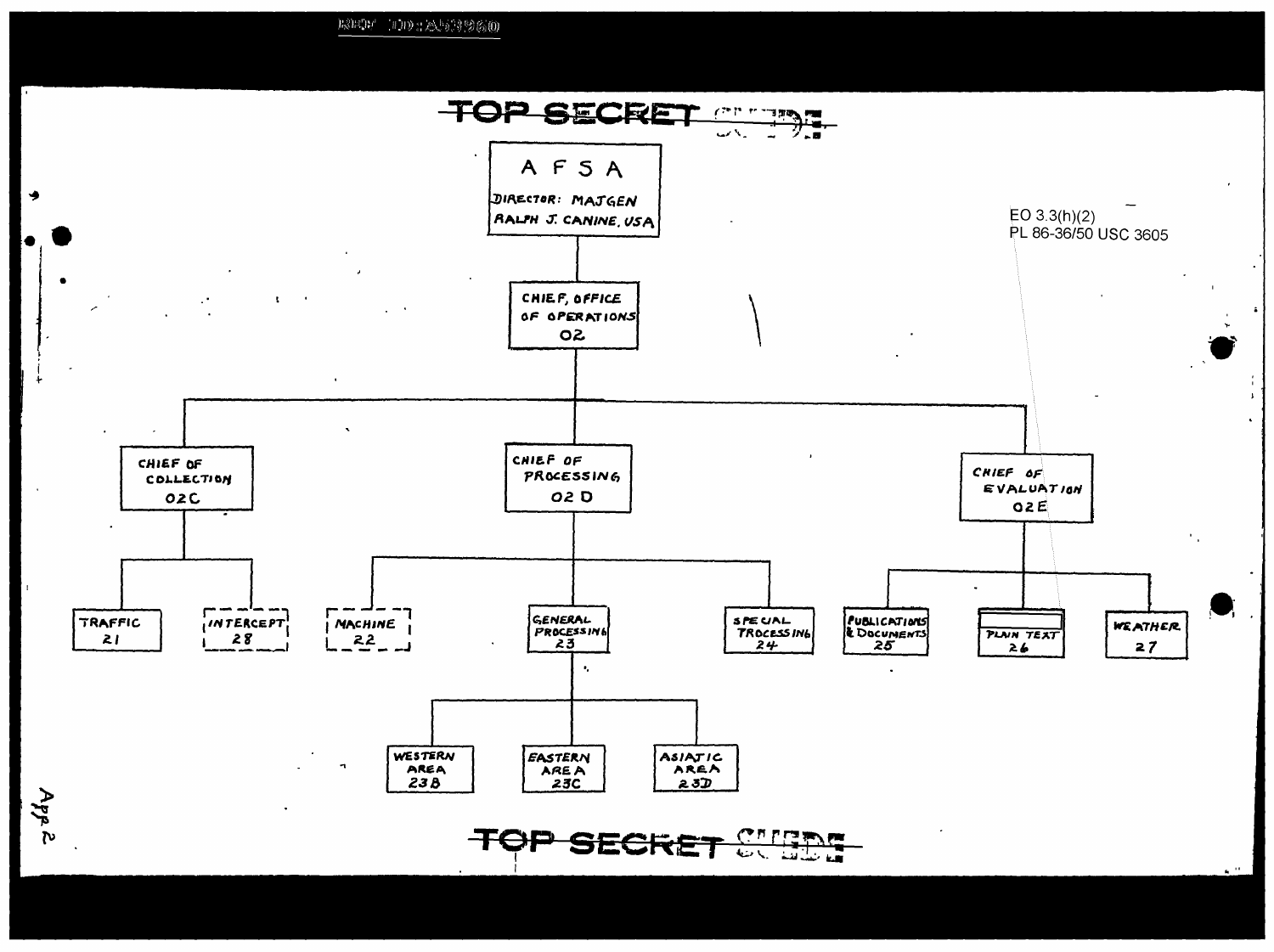$\text{RSE}(\mathbb{R}^n \setminus \mathbb{H}) \oplus \text{RSE}(\mathbb{S}^n \otimes \mathbb{G})$ 

| $\langle \bullet \rangle$ .<br>$\frac{1}{2}$<br>$\bullet$                                | EO 3.3(h)(2)<br>PL 86-36/50 USC 3605<br>$\sim$ |
|------------------------------------------------------------------------------------------|------------------------------------------------|
|                                                                                          |                                                |
|                                                                                          |                                                |
|                                                                                          |                                                |
|                                                                                          |                                                |
|                                                                                          |                                                |
|                                                                                          |                                                |
|                                                                                          |                                                |
|                                                                                          |                                                |
|                                                                                          |                                                |
|                                                                                          |                                                |
|                                                                                          |                                                |
|                                                                                          |                                                |
|                                                                                          |                                                |
|                                                                                          |                                                |
|                                                                                          |                                                |
|                                                                                          |                                                |
|                                                                                          |                                                |
|                                                                                          |                                                |
|                                                                                          |                                                |
|                                                                                          |                                                |
|                                                                                          |                                                |
|                                                                                          |                                                |
| $\overline{a}$ , $\overline{a}$ , $\overline{a}$ , $\overline{a}$ , $\overline{a}$<br>г. | $\mathcal{A}$                                  |